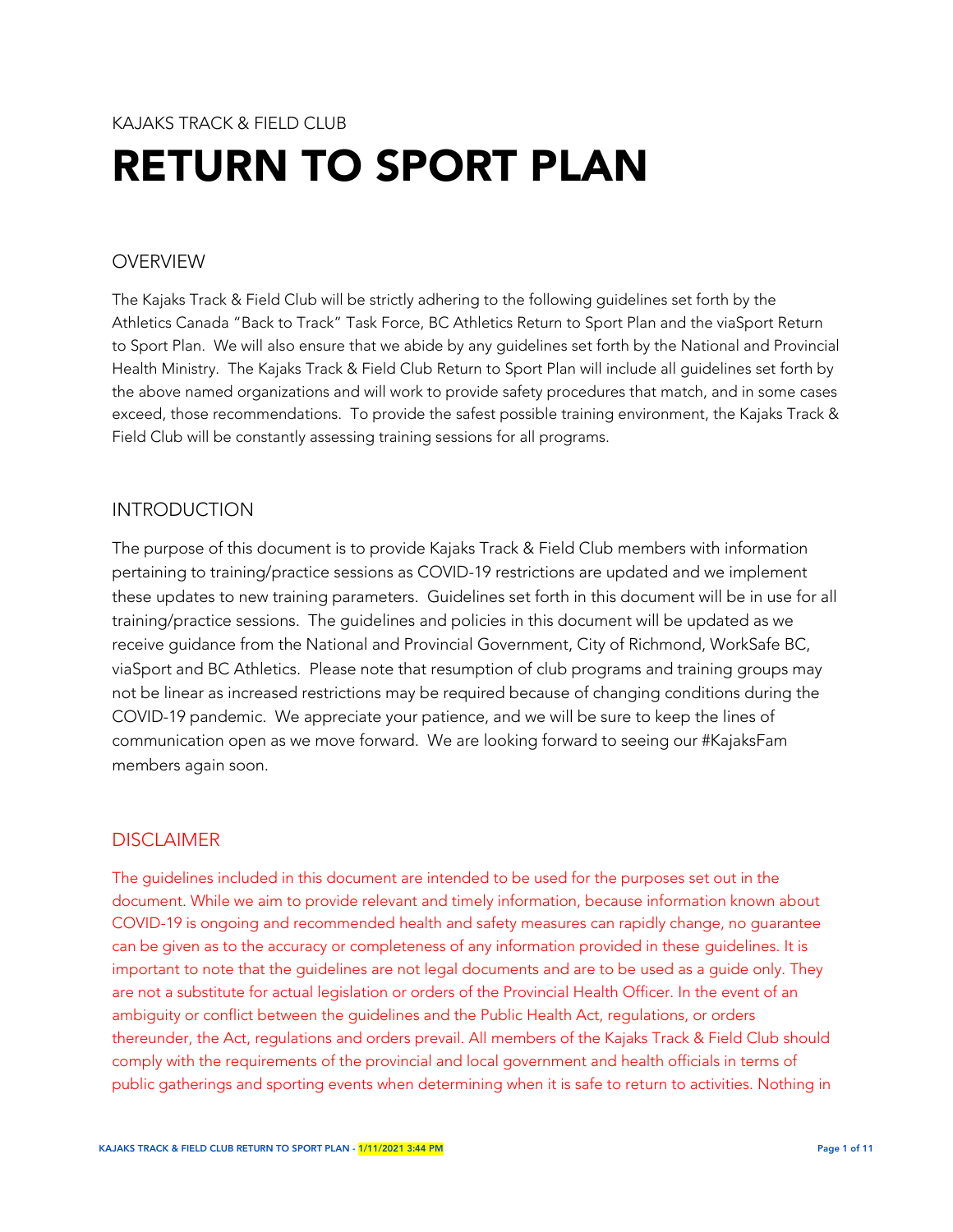these documents are intended to provide legal advice. Do not rely on these documents or treat them as legal advice.

# BEFORE YOU CAN RETURN TO TRAINING/PRACTICE

#### BC ATHLETICS REQUIRED DOCUMENTS (via Trackie.me)

Before being permitted to return to training/practice BC Athletics requires athletes (and their parents if athlete is under 18 years of age) to complete the following documents:

- 1a. Informed Consent and Assumption of Risk Agreement to be signed by the parent/legal guardian of athletes under the age of 18 years).
- 1b. Release of Liability, Waiver of Claims and Indemnity Agreement to be signed by athletes over the age of 18 years).
- 2. COVID-19 Questionnaire, Attestation and Participant Agreement\*
- 3. Update of member contact information including address, personal email and phone number.

*\*Note: You should have already received an email from Athletics Canada with the link to these documents. If you have not received this email and you wish to return to training please contact our Club Manager (Karen) at [info@kajaks.ca.](mailto:info@kajaks.ca)* 

#### KAJAKS TRACK & FIELD CLUB REQUIRED DOCUMENTS

Before being permitted to return to training/practices, the Kajaks Track & Field Club requires athletes (and their parents if under 18 years of age) to complete the following document:

4. The Kajaks Track & Field Club Return to Sport Plan Acknowledgement (provided at the end of this document. Athletes or parents/legal guardian can print, sign, scan and submit this document via online form at:

#### <https://www.cognitoforms.com/KajaksTFC/KAJAKSTFCRETURNTOSPORTPLANACKNOWLEDGEMENT>

If you are having any issues, please contact our Club Manager (Karen) at [info@kajaks.ca.](mailto:info@kajaks.ca)

The Kajaks Track & Field Club Return to Sport Plan Acknowledgement Form must be submitted prior to the start of the practice/training session. Coaches will not have this form onsite to limit transmission. Items 1 through 4 must be completed. Athletes who have not completed these 3 items will not be admitted to training/practice sessions until their forms have been signed and it is determined that they are symptom-free and low risk.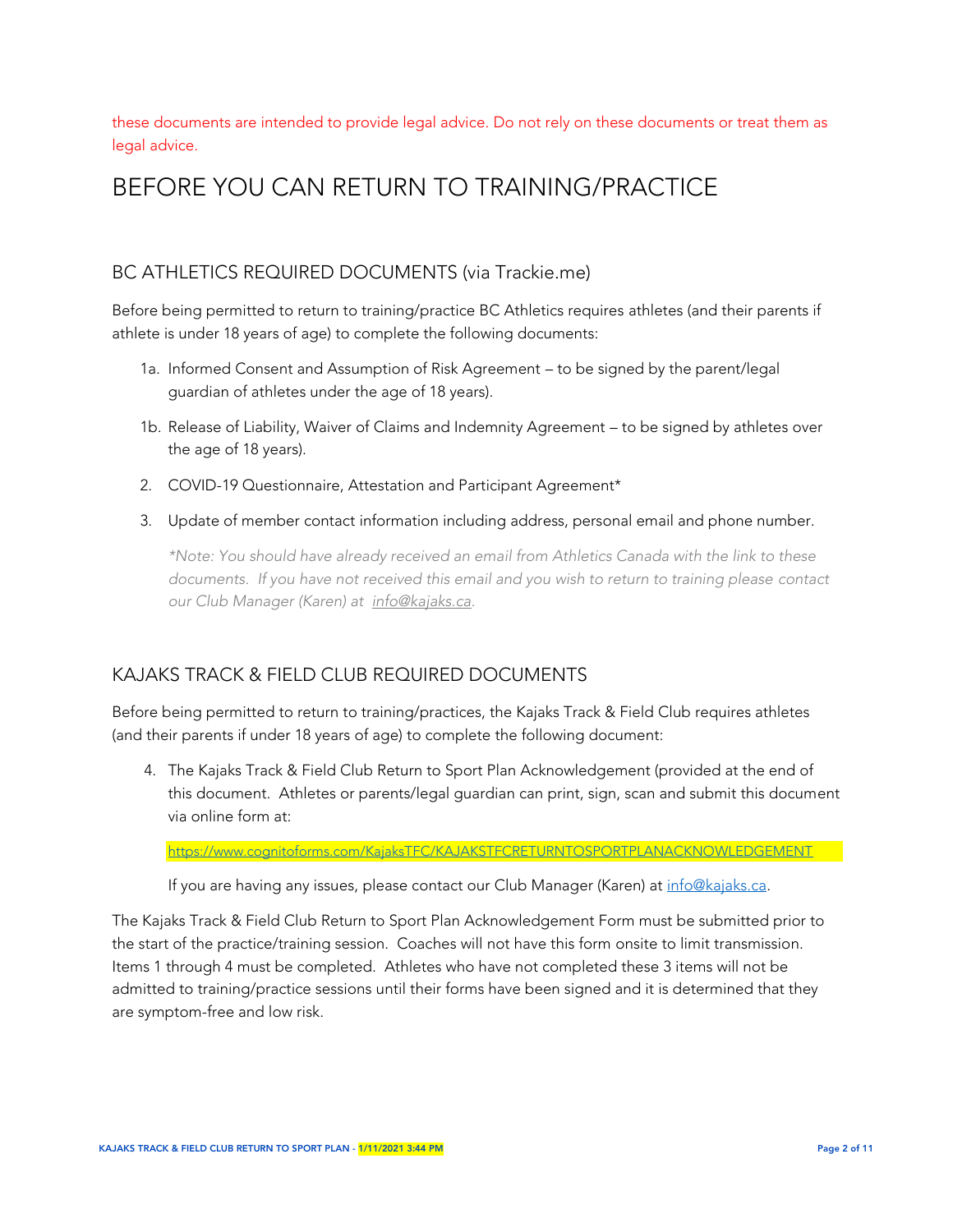#### EDUCATIONAL TRAINING

All coaches, administrative staff and parents performing any official volunteer capacities (ie: Board of Directors, JD Coordinator) must comply with all guidelines, waivers and acknowledgment requirements prior to returning to returning to club operations. Details will be communicated directly to those individuals.

# NEW TRAINING/PRACTICE INFORMATION

# TRAINING LOCATIONS/VENUES

Training will take place in various locations. For Masters and Athlete Development programs, individual coaches for those training groups will set and communicate new training times and training locations. For Junior Development programs, new training locations, dates and times will be communicated through the Club Manager (Karen) and/or the JD Coordinator (TBD). Once the City of Richmond certifies us, we will begin to notify athletes.

There will be LIMITED USE TO NO USE OF PUBLIC WASHROOMS at training facilities, so athletes are please asked to prepare accordingly and are strongly encouraged to use their home washroom immediately prior to departing to any training/practice session.

# TRAINING/GROUP SIZES

In accordance with Athletics Canada and BC Athletics guidelines, and to reduce the risk of spreading COVID-19, training/practice groups sizes at any given practice will adhere to the 19 PLUS 1 rule which is that training/practice sessions must not exceed 20 individuals (19 athletes + 1 coach), Junior Development ratios are 10 to 1. In some instances training/practice groups will need to be scheduled in multiple sections. In those cases, coaches or staff will notify you of which groups you will train in over the next few days and we will try to keep athletes in the same training group/day for continuity.

Athletes age 22+ and Masters Athletes are only permitted to train in groups with a reduced number of participants:

- Two people may engage in indoor sports with one another
- Four people may engage in outdoor sports with one another.

#### EQUIPMENT SHARING

In training/practice sessions utilizing shared equipment, staff will be provided with the necessary cleaning and sanitizing equipment to help prevent cross contamination. This cleaning equipment will be used primarily for equipment and not for personal use.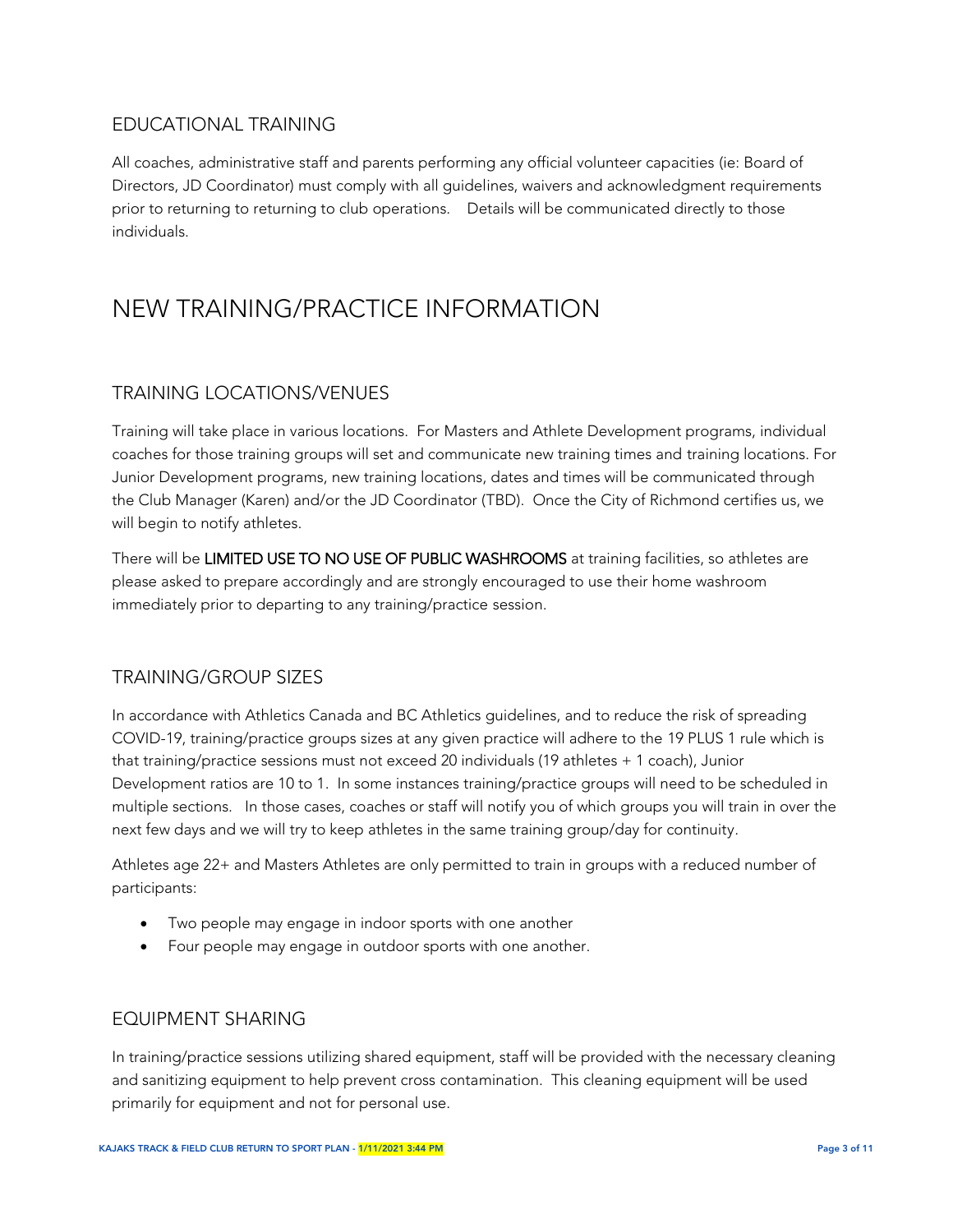Where possible athletes will be assigned the same set of equipment to use throughout a practice so the cleaning and sanitizing can be done at the beginning and end of the practice.

#### BEFORE PRACTICE/TRAINING

Prior to the start of each training/practice session, each athlete (or parent if athlete is under 18 years of age) must complete the following within a 4 hour window of the scheduled start to practice:

- 1. Indicate your (or your athlete's) intent to attend practice via TeamSnap.
- 2. Complete the Team Snap Daily Health Check on the day of practice by accessing it through Team Snap practice reminder (available at 8:30am on the day of practice).
- 3. Pack the necessary items for practice including any Personal Protective Equipment (PPE).

Please note the KajaksTFC Team Snap DAILY HEALTH CHECK sreening tool must be completed before each and every training/practice session. A how-to guide for the Daily Health Check tool is available by emailing info@kajaks.ca.

#### ILLNESS

The following individuals WILL NOT BE PERMITTED to attend training/practice sessions or training venues and they must inform the club:

- Any person who is experiencing any symptoms of COVID-19 (example: fever, cough, sore throat, runny nose, headache, or shortness of breath). If these symptoms begin while at a training venue or within 14 days of having attended a training venue, the individual must leave immediately and contact their local public health office for recommendations.
- Any person who receives a diagnosis of COVID-19. Individuals must comply with the current mandated self-isolation policy as per the BC Ministry of Health. These can be found online at [www.gov.bc.ca;](http://www.gov.bc.ca/)
- Any person who has been told to self-isolate at home;
- Any person who lives in a home or has been in close contact with someone who has been instructed to self-isolate at home;
- Any person who has arrived in British Columbia from outside of Canada within the last 14 days as they are mandated to self-isolate and monitor for symptoms for 14 days upon their arrival;

Any individual who has attended practice and later develops symptoms or is instructed to self-isolate must immediately notify the club. Athletes and parents/legal guardians can email the Club Manager at [info@kajaks.ca.](mailto:info@kajaks.ca)

# SYMPTOMS OF ILLNESS ARISING DURING TRAINING/PRACTICE SESSIONS

Should an athlete develop symptoms of COVID-19 during practice: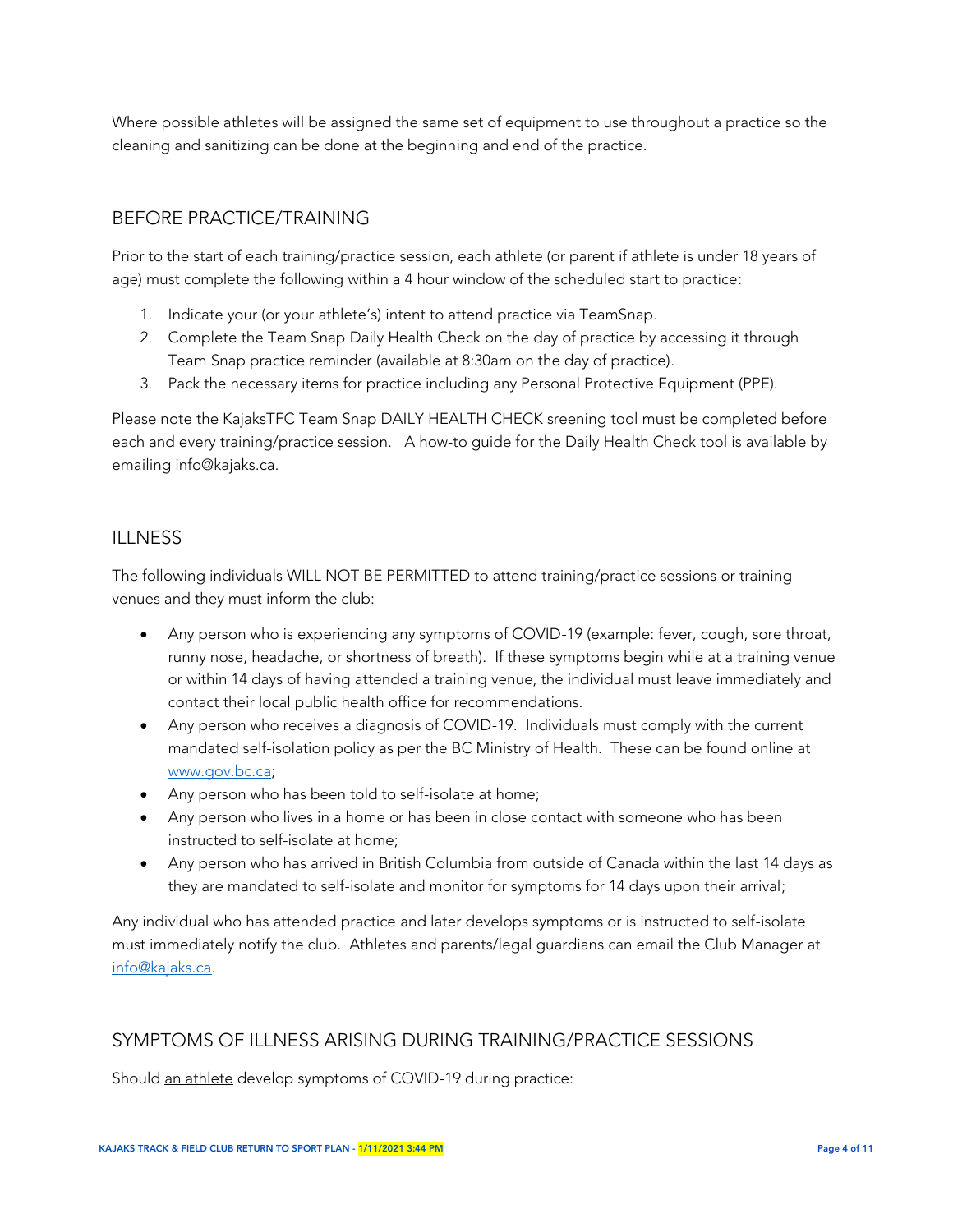- That individual will be separated immediately and will wait in a designated location until their parent/legal guardian picks them up;
- The coach should contact the athlete's emergency contact immediately and request they pick up the athlete as soon as possible.
	- Understanding that it may not be feasible for parents to arrive immediately, the athlete will be quarantined away from the other athletes, but near the group so that the coach can keep an eye on the athletes 2 meters away. If multiple athletes show symptoms, they will be quarantined near the group within a safe distance so the coach(es) can monitor.

Should a coach develop symptoms of COVID-19 during practice:

- The practice session will be immediately terminated;
- The athletes' parents will be called and requested to pick up their children as soon as possible;
- Athletes will sit and wait in a designated area while maintaining at least a 3 metre distance from other athletes as they await transportation home.

# PHYSICAL DISTANCING DURING TRAINING/PRACTICE SESSIONS

All training/practice participants (athletes, coaches, designated parent volunteers, administrators) must maintain a 3 meters distance from all other training/practice participants, other recreational users, and members of the general public at all times. This includes:

- Upon arrival at practice;
- During warm-up runs;
- During intervals/reps;
- Stretching;
- Core or strength activities;
- Prior to leaving;
- Travelling to and from practice (example: car-pooling with persons who do not live in your household has recently been allowed, but masks should be worn in this situation).

No spectators are allowed in the vicinity of any Kajaks TFC practice at this time.

JD Parents who are in the park to escort their athletes to and from practice, but should be careful to stay 3 metres from other parents, coaches and athletes and plan to arrive close to the beginning and the end of practice to avoid lingering in the training area.

Participants should aim to arrive at the facility no earlier than 5 minutes prior to the scheduled start time of their practice. They should be required to leave 5 minutes after the scheduled end-time of their practice.

To avoid overcrowding a facility and compromising the health and safety of practice participants, we will be limiting the number of training groups we schedule to practice at any one time. For this reason, family members will be asked to stay back from the practice area and maintain social distancing from athletes and other parents.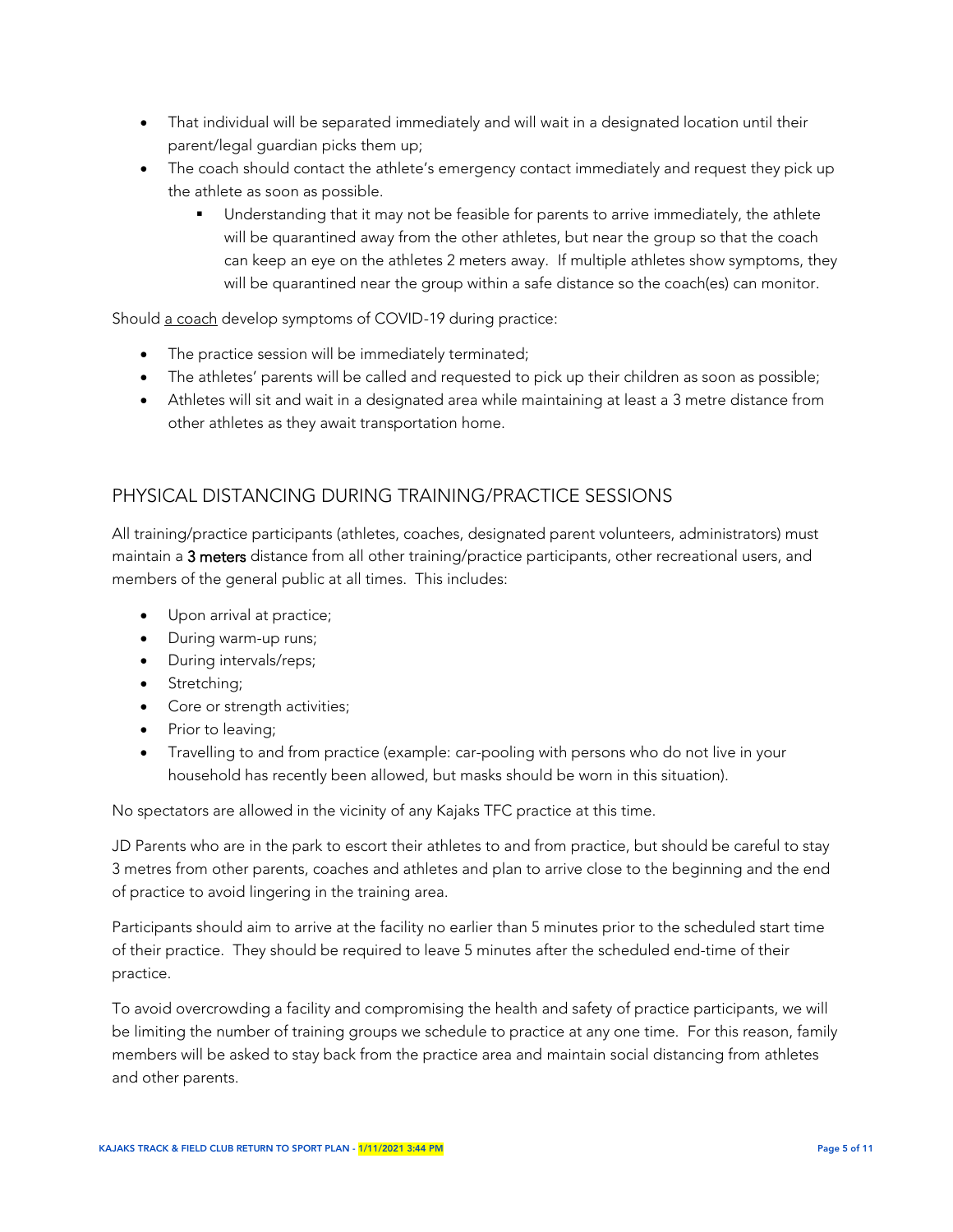Depending on the facility and number of training groups that day, we may ask members to be dropped off and picked up at specific entrances or locations at the facility so as to reduce the risk of crosscontamination between training groups.

#### HYGIENE DURING TRAINING/PRACTICE SESSIONS

All participants are encouraged to bring their own hand sanitizer to each practice. Coaches will have hand sanitizer as a backup. Athletes and Coaches are encouraged to use the hand sanitizer frequently.

Participants will be required to sanitize their hands for at least 20 seconds at the following times:

- Upon arrival to practice
- Before using any club equipment
- After using any club equipment
- Before departing from the practice
- Any other time your coach requests

You will not be required to wear personal protective equipment (PPE) to practice. Should you choose to wear PPE, you must ensure that you safely dispose of disposable PPE or disinfect reusable PPE prior to returning to the next practice.

Participants must practice good hygiene, including:

- Not touching their face (especially eyes, nose and mouth)
- Sneeze only into the crease of their elbow
- Not sharing any food or drinks (including water) with other participants
- Not high-fiving or elbow bumping other participants

#### SOCIAL GATHERINGS / TRAINING SESSIONS

No social gatherings of any size with anyone other than your core bubble. Training and Competitions are not deemed a "Social Gathering" however, athletes should arrive at their scheduled time for training and leave as soon as it is completed. (A core bubble are the people you spend the most time with and are physically close to. For some people, their core bubble is their immediate household. For others, their core bubble may contain a partner, relative, friend or co-parent who lives in a different household.)

- Avoid having athletes change training groups from day to day or week to week
- Track attendance. Note who shows up to practice and when your practice occurred
- \*\*\*Parents can continue to carpool kids to and from approved training sessions and competitions.
- No spectators are allowed at any sport activities under the order. The only people allowed to attend sport activities are those that provide care to a participant or player. For example, providing first aid.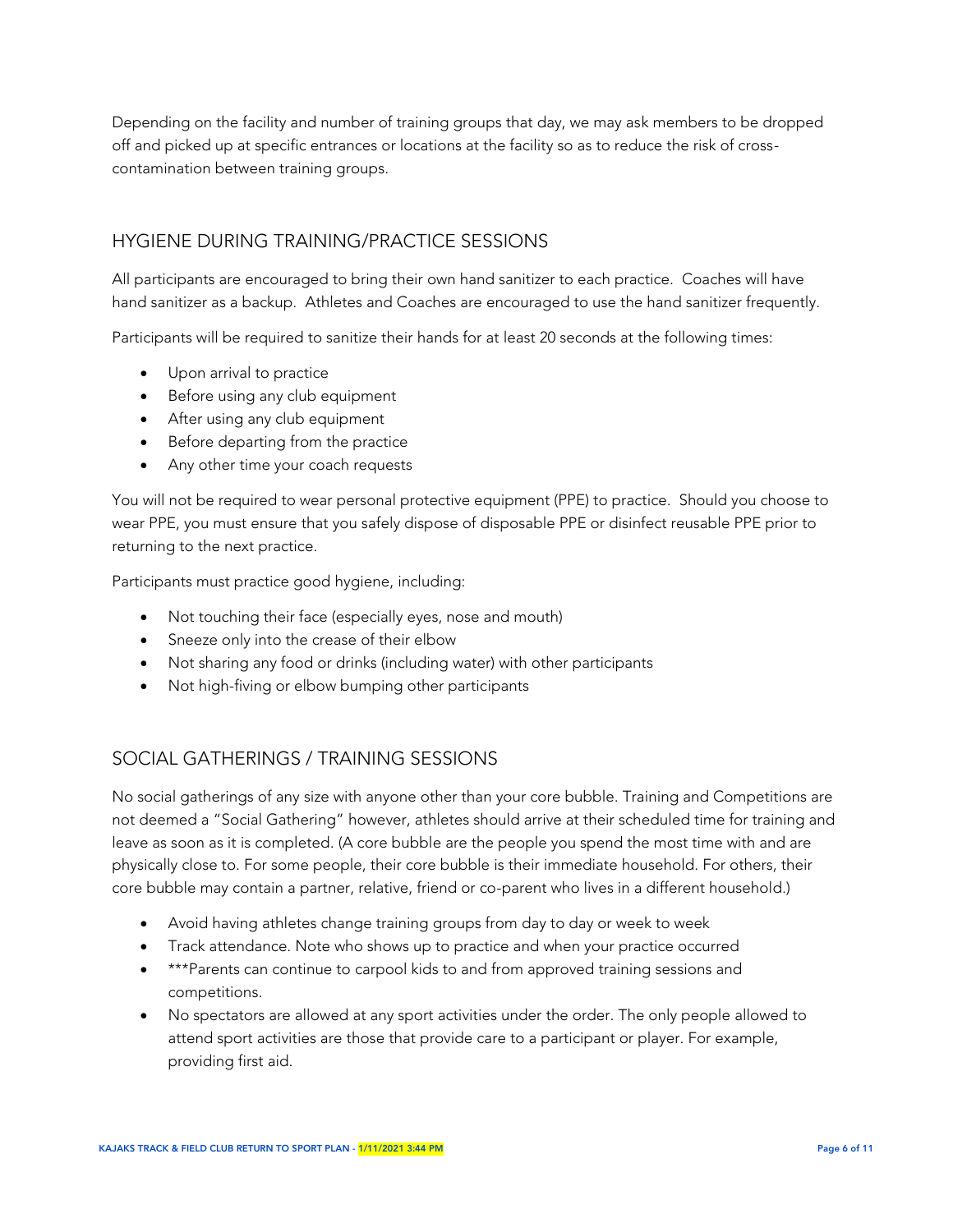# TRAVEL RESTRICTIONS

From November 19, 2020 at 10:00 pm to February 5<sup>th</sup> 2021 at 12:00 pm travel into, out, and between communities should be limited to essential travel only. Travel to, from and between communities for athletic competitions is prohibited. It is the expectation of Kajaks TFC that our membership will comply with the intent of this Order.

Athletes are permitted to travel to and from their home club if their home club is outside of their immediate community. Ie: athlete who lives Fraser Health region but trains with Kajaks in Richmond every week.

# TRAVEL EXEMPTIONS

High performance athletes are not included in the order. To qualify as a high performance athlete, you must be:

- Identified by the Canadian Sports Institute Pacific as a high performance athlete affiliated with an accredited provincial or national sports organization
- Already training in B.C.
- Continuing to follow the safety guidelines of your provincial sports organization

# GROUP INDOOR PHYSICAL ACTIVITIES

Clubs or training groups in the Province of BC that organize or operate indoor fitness training are able to resume training but must follow the requirements of "Public Health Guidelines for Group Low Intensity Exercise." These activities can be replaced with individual exercise or practice that allows everyone to maintain a safe physical distance. These include training for:

- These activities can only be conducted indoors if everyone is able to maintain a safe physical distance.
- No person may attend as a spectator at an indoor sport activity unless this is necessary to provide care to a participant. (i.e. first aid)
- Masks are now required for everyone in all public indoor settings
- [https://www2.gov.bc.ca/assets/gov/health/about-bc-s-health-care-system/office-of-the](https://www2.gov.bc.ca/assets/gov/health/about-bc-s-health-care-system/office-of-the-provincial-health-officer/covid-19/covid-19-public-health-guidelines-low-intensity-exercise.pdf)[provincial-health-officer/covid-19/covid-19-public-health-guidelines-low-intensity-exercise.pdf](https://www2.gov.bc.ca/assets/gov/health/about-bc-s-health-care-system/office-of-the-provincial-health-officer/covid-19/covid-19-public-health-guidelines-low-intensity-exercise.pdf)

Where possible all other training should continue to be held outdoors. This includes:

- Sprinting, Running, Jogging
- Hurdles
- **•** Circuit Training
- High Jump, Long Jump, Triple Jump, Pole Vault (Indoors or Outdoors)
- Hammer Throw, Discus Throw, Shot Put, Javelin (Indoors or Outdoors)
- Any activity that increases the respiratory rate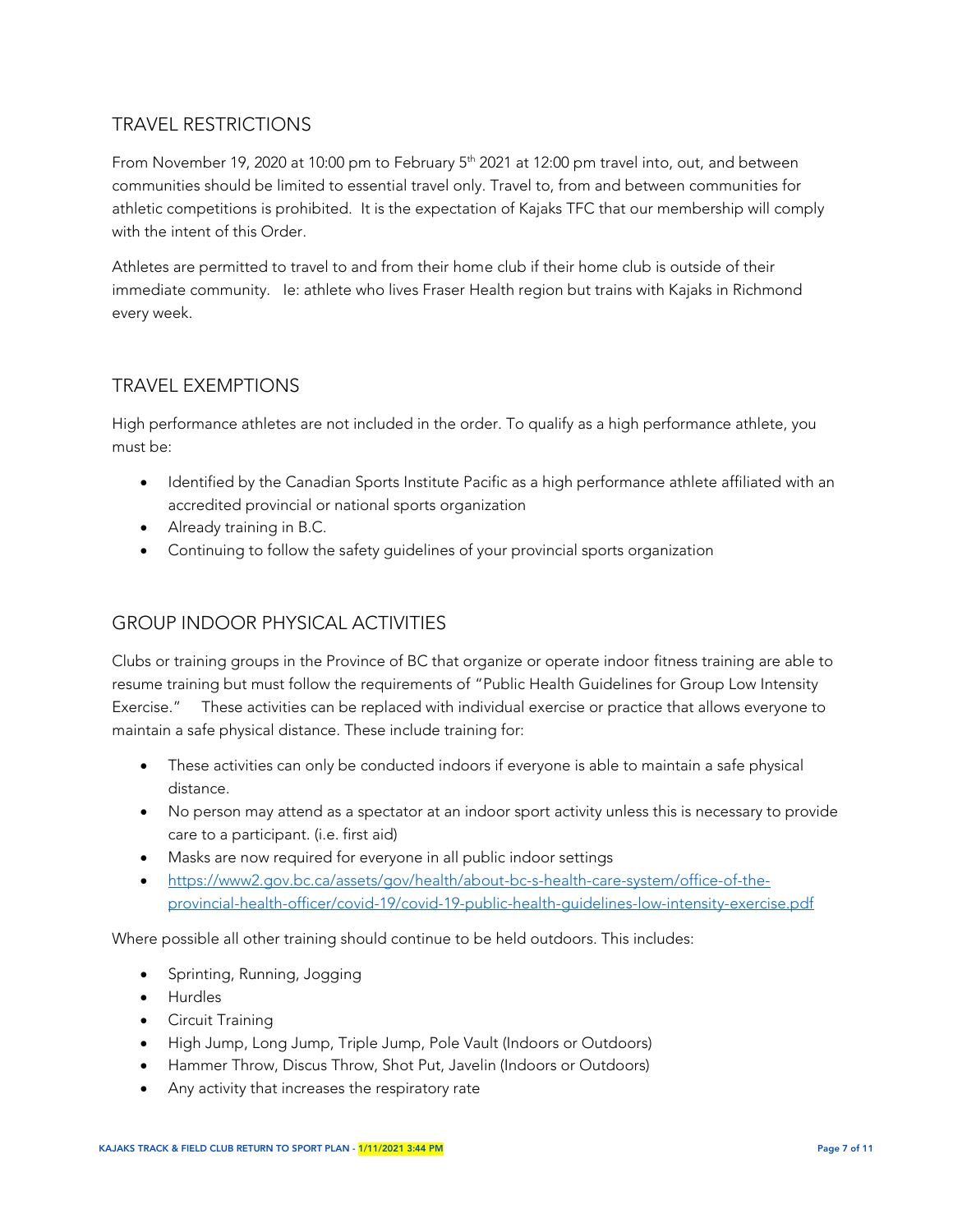#### MASK REQUIREMENTS

Masks are now required for everyone in all public indoor settings and workplaces. People who cannot put on or remove a mask on their own are exempt. This include:

- **•** Community Centres
- Recreation Centres

#### SPECTATORS

No spectators are allowed at any sport activities under the order. The only people allowed to attend sport activities are those that provide care to a participant or player. For example, providing first aid.

#### NON-COMPLIANCE

In the event that an athlete is non-compliant with the terms and spirit outlined in this document, to the point where their coach or club administration feel they are compromising the safety of others, they will be asked to leave the practice.

The athlete would then only be allowed to attend future practices once the coach and club administration is satisfied that the athlete no longer poses a threat to the safety of others. If the athlete does not meet the level of satisfaction pertaining to the terms and spirit outlined in this document, the athletes will be dismissed.

In the event that a coach or entire training group is found to be non-compliant with the terms and spirit of this safety plan, their practices may be suspended. In the event that a coach continues to breach the terms of this safety plan, they will be dismissed by the Kajaks Track & Field Club and reported to BC Athletics.

#### DEALING WITH UNSUPPORTIVE PUBLIC OPINION

Coaches, athletes and parents should understand that once they return to group training, they will likely receive a wide range of reactions from members of the general public. Members of the public will differ in their beliefs, attitudes and comments toward any athletes returning to training in a group environment.

In this regard, coaches and athletes should hope for the best but prepare for the worst. Athletes may receiv7e unsolicited comments that are negative, judgmental, and/or offensive. Should this occur, coaches and athletes should not take any comments personally and attempt to ignore them as best they can. If an incident arises please feel free to report the incident using the Kajaks Track & Field Club Online [Incident Report](https://www.cognitoforms.com/KajaksTFC/ONLINEINCIDENTREPORT)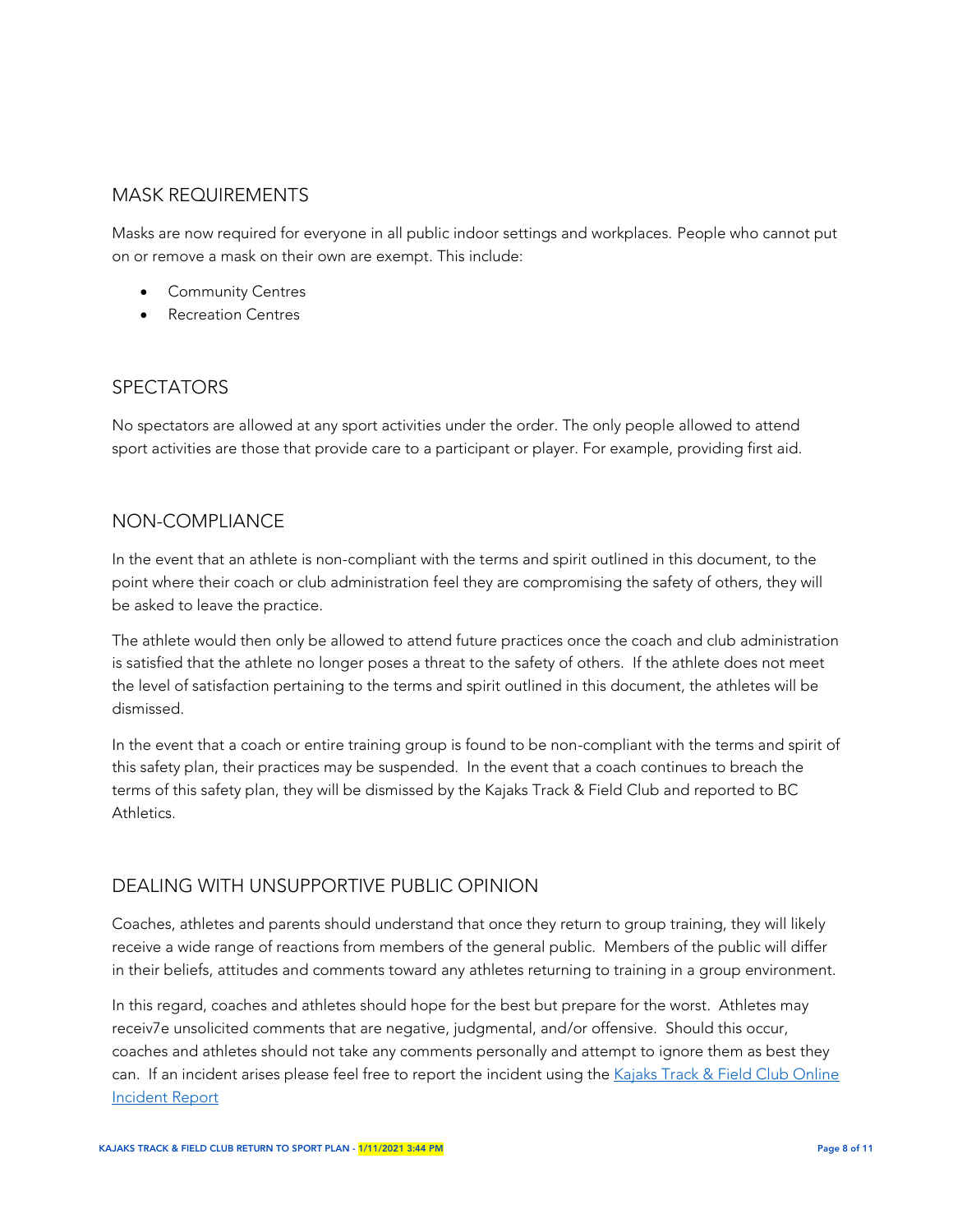It is important for coaches and athletes to understand that COVID-19 has had wide ranging impacts on people in their communities. While some are coping well, others may be experiencing hardship. It is, therefore, important not to judge, condemn or retaliate towards and unwanted comments, but rather act with empathy and respect for what they may be going through.

Should any member of the public make persistent comments or be disruptive for an extended period of time, the coach should request they leave. Should the individual(s) not comply, the coach may:

- Relocate the group (if possible)
- Call the RCMP non-emergency line at (604) 278-1212
- **•** Terminate the practice at their discretion

If this occurs, coaches are asked to please fill out an incident report using the Kajaks Track & Field Club [Online Incident Report.](https://www.cognitoforms.com/KajaksTFC/ONLINEINCIDENTREPORT)

#### FEEDBACK AND SAFETY CONCERNS

Individuals with health and safety concerns will be encouraged to report those concerns via any one of the following mechanisms:

- Speaking to their individual coach
- **Emailing the Head Coach [\(headcoach@kajaks.ca\)](mailto:headcoach@kajaks.ca)**
- **Emailing the Club Manager [\(info@kajaks.ca\)](mailto:info@kajaks.ca)**
- Emailing the Club Board of Directors President [\(dereck@hamada.ca\)](mailto:dereck@hamada.ca)

# RETURN TO SPORT PLAN – ACKNOWLEDGEMENT (see below)

As explained on page 2 The Kajaks Track & Field Club Return to Sport Plan Acknowledgement must be completed before any athlete or coach will be permitted to train with the club. Athletes or parents/legal guardian can print, sign, scan and submit this document via online form at:

<https://www.cognitoforms.com/KajaksTFC/KAJAKSTFCRETURNTOSPORTPLANACKNOWLEDGEMENT>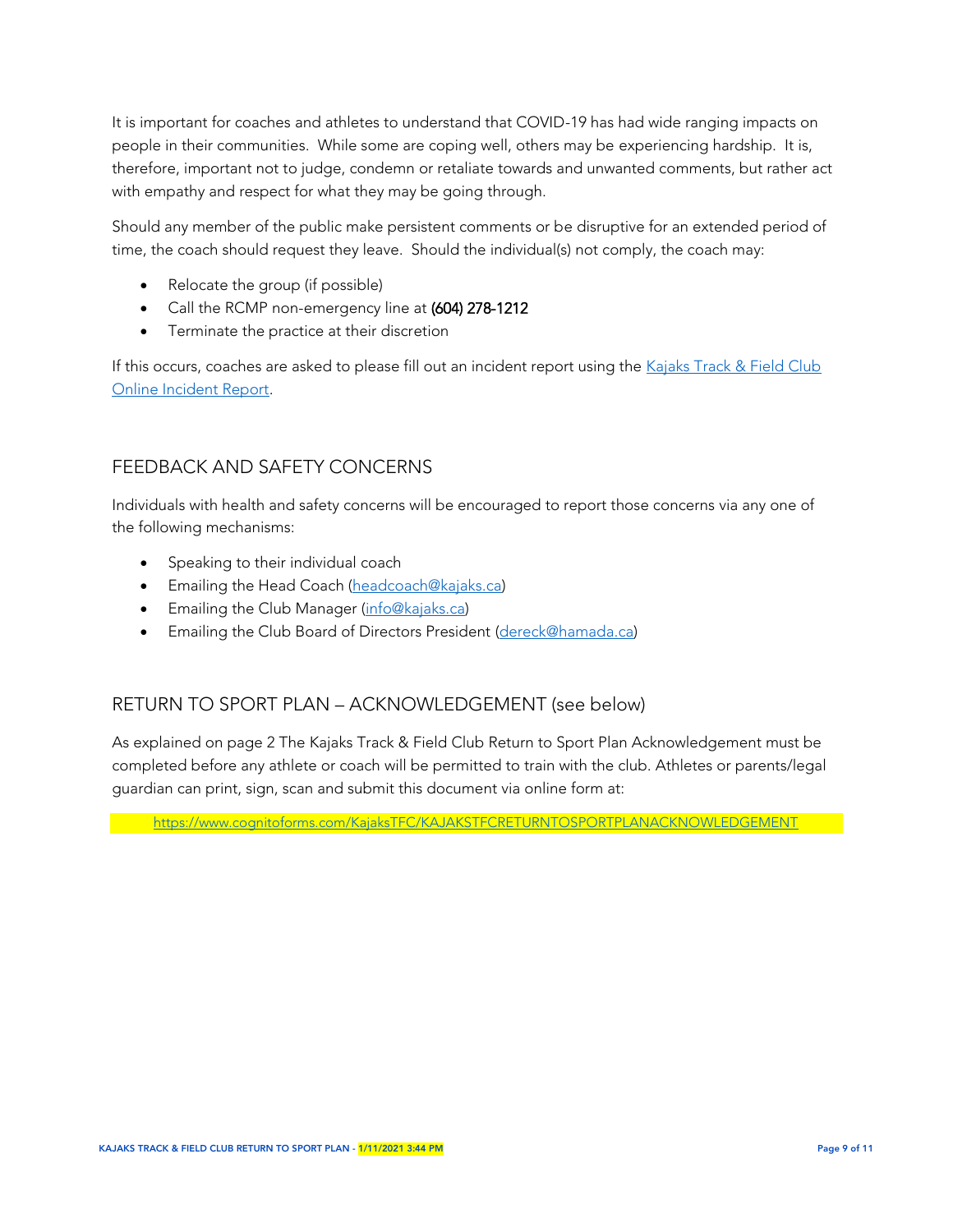

# KAJAKS TRACK & FIELD CLUB RETURN TO SPORT PLAN – ACKNOWLEDGEMENT

I acknowledge that I have read, understood, and agree to abide by all guidelines, policies and requirements contained in the above Kajaks Track & Field Club Return to Sport Plan.

NAME OF PARTICIPANT:

DATE OF BIRTH:

PARTICIPANT SIGNATURE:

If participant is younger than 18 years of age, please fill out below.

NAME OF PARENT/LEGAL GUARDIAN